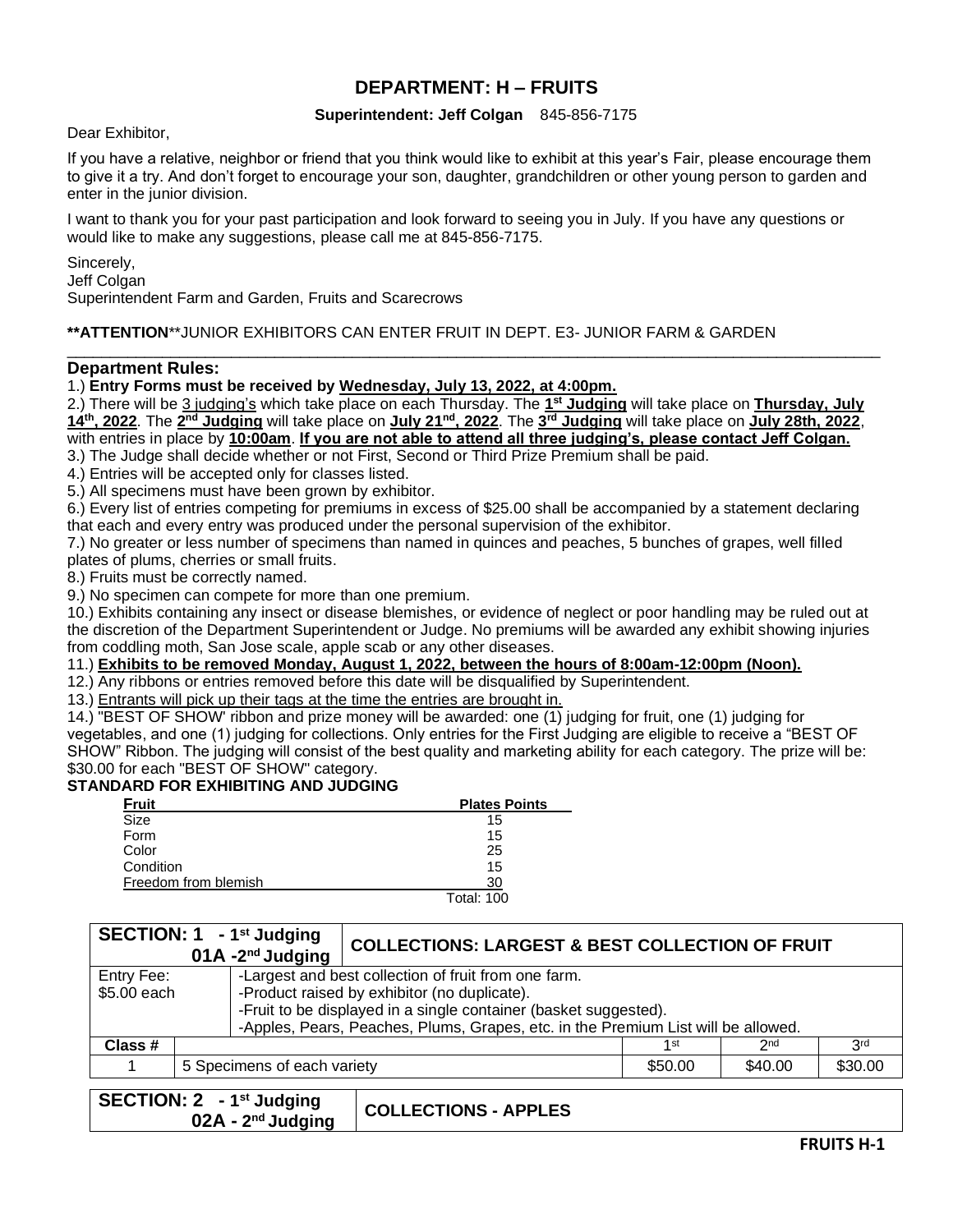| Entry Fee:       |                                                                                           |         |         |         |
|------------------|-------------------------------------------------------------------------------------------|---------|---------|---------|
| Class #2: \$3.00 |                                                                                           |         |         |         |
| Class #3: \$2.00 |                                                                                           |         |         |         |
| Class #          | 3 <sup>rd</sup><br>1 <sub>st</sub><br>2 <sub>nd</sub>                                     |         |         |         |
| 2                | \$15.00<br>Collection of 10 varieties – 5 specimens of each (named)<br>\$30.00<br>\$20.00 |         |         |         |
| 3                | Collection of 5 varieties - 5 specimens of each (named)                                   | \$20.00 | \$15.00 | \$10.00 |

## **SECTION: 3 - 1 st Judging 03A - 2**

**nd Judging COLLECTIONS - PEACHES**

| Entry Fee: | \$1.50                                                  |                 |            |        |
|------------|---------------------------------------------------------|-----------------|------------|--------|
| Class #    |                                                         | 1 <sub>st</sub> | <b>Ond</b> | 2r     |
|            | Collection of 5 varieties – 5 specimens of each (named) | \$15.00         | \$10.00    | \$8.00 |

|                                                                        |                                       | SECTION: 4 - 1 <sup>st</sup> Judging<br>$04A - 2^{nd}$ Judging | <b>COMMERICAL EXHIBIT</b>                                                                                                                                                                                                                                                                 |         |                 |                 |
|------------------------------------------------------------------------|---------------------------------------|----------------------------------------------------------------|-------------------------------------------------------------------------------------------------------------------------------------------------------------------------------------------------------------------------------------------------------------------------------------------|---------|-----------------|-----------------|
| Entry Fee:<br>Class #5: \$2.00<br>Class #6: \$0.50<br>Class #7: \$1.50 |                                       |                                                                | -The pack and package as well as quality will be considered when judging. Commercial pack of<br>boxes and baskets to be delivered headed to the Director and Superintendents in charge and<br>to be opened by them, and not to be re-headed or repacked by exhibitor before being judged. |         |                 |                 |
| Class #                                                                |                                       |                                                                |                                                                                                                                                                                                                                                                                           | 1st     | 2 <sub>nd</sub> | 3 <sup>rd</sup> |
| 5                                                                      | Apples: Best packed tray, any variety |                                                                | \$20.00                                                                                                                                                                                                                                                                                   | \$15.00 | \$10.00         |                 |
| 6                                                                      |                                       | \$5.00<br>Apples: Best packed 3lb. Bag<br>\$4.00               |                                                                                                                                                                                                                                                                                           | \$3.00  |                 |                 |
|                                                                        |                                       | Peaches: Best packed 4-quart basket<br>\$10.00<br>\$15.00      |                                                                                                                                                                                                                                                                                           | \$8.00  |                 |                 |

|                   | SECTION: 5 - 1st Judging<br>$05A - 2^{nd}$ Judging | <b>APPLES</b> |                 |                 |                 |
|-------------------|----------------------------------------------------|---------------|-----------------|-----------------|-----------------|
| Entry Fee: \$0.80 | -Single Plates.                                    |               |                 |                 |                 |
|                   | -Five specimens each.                              |               | 1 <sup>st</sup> | 2 <sub>nd</sub> | 3 <sub>rd</sub> |
| Class #<br>8      | Cortland                                           |               | \$8.00          | \$6.00          | \$5.00          |
|                   |                                                    |               |                 |                 |                 |
| 9                 | Crab Apples: Any Variety                           |               | \$8.00          | \$6.00          | \$5.00          |
| 10                | Empire                                             |               | \$8.00          | \$6.00          | \$5.00          |
| 11                | Fuji                                               |               | \$8.00          | \$6.00          | \$5.00          |
| 12                | Gala                                               |               | \$8.00          | \$6.00          | \$5.00          |
| 13                | <b>Golden Delicious</b>                            |               | \$8.00          | \$6.00          | \$5.00          |
| 14                | Honeycrisp                                         |               | \$8.00          | \$6.00          | \$5.00          |
| 15                | Honey Gold                                         |               | \$8.00          | \$6.00          | \$5.00          |
| 16                | Ida Red                                            |               | \$8.00          | \$6.00          | \$5.00          |
| 17                | Jersey Mac                                         |               | \$8.00          | \$6.00          | \$5.00          |
| 18                | Jonagold                                           |               | \$8.00          | \$6.00          | \$5.00          |
| 19                | Jonamac                                            |               | \$8.00          | \$6.00          | \$5.00          |
| 20                | Macoun                                             |               | \$8.00          | \$6.00          | \$5.00          |
| 21                | McIntosh                                           |               | \$8.00          | \$6.00          | \$5.00          |
| 22                | Mutsu                                              |               | \$8.00          | \$6.00          | \$5.00          |
| 23                | Paula Red                                          |               | \$8.00          | \$6.00          | \$5.00          |
| 24                | <b>Red Delicious</b>                               |               | \$8.00          | \$6.00          | \$5.00          |
| 25                | <b>Red Rome</b>                                    | \$8.00        | \$6.00          | \$5.00          |                 |
| 26                | Any Other Variety (named)                          |               | \$8.00          | \$6.00          | \$5.00          |
|                   | <b>CEOTION</b> , C. Act Leaders                    |               |                 |                 |                 |

| SECTION: 6 - 1 <sup>st</sup> Judging | <b>PEARS</b> |
|--------------------------------------|--------------|
| $06A - 2nd$ Judging                  |              |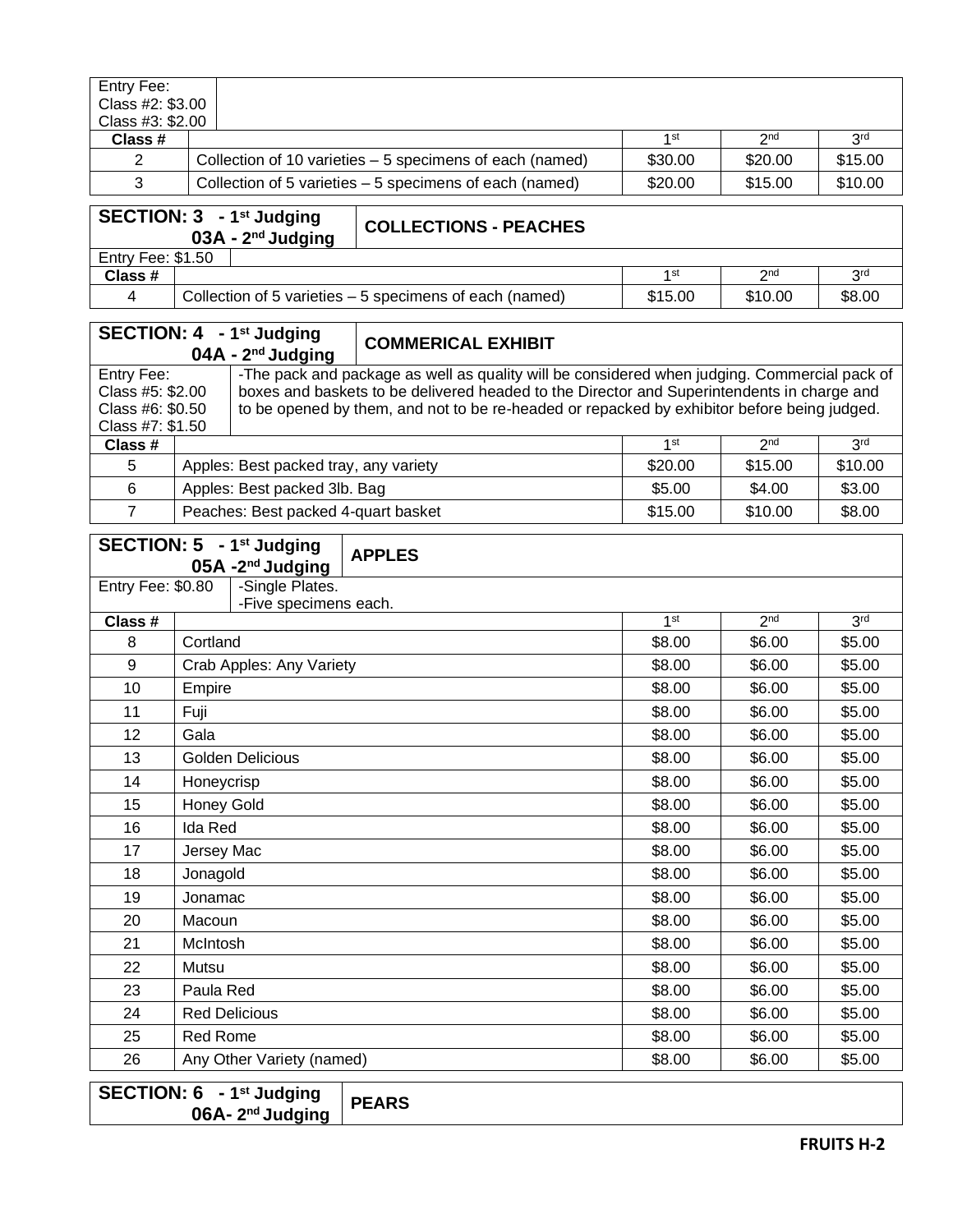|         | <b>Entry Fee: \$0.80</b><br>-Five specimens each. |                 |                 |                 |  |  |
|---------|---------------------------------------------------|-----------------|-----------------|-----------------|--|--|
| Class # |                                                   | 1 <sub>st</sub> | 2 <sub>nd</sub> | 3 <sup>rd</sup> |  |  |
| 27      | <b>Bartlett</b>                                   | \$8.00          | \$6.00          | \$5.00          |  |  |
| 28      | <b>Bosc</b>                                       | \$8.00          | \$6.00          | \$5.00          |  |  |
| 29      | Seckel                                            | \$8.00          | \$6.00          | \$5.00          |  |  |
| 30      | Any Other Variety (named)                         | \$8.00          | \$6.00          | \$5.00          |  |  |

|                   | SECTION: 7 - 1 <sup>st</sup> Judging<br><b>PEACHES</b><br>$07A - 2^{nd}$ Judging |  |        |                 |                 |
|-------------------|----------------------------------------------------------------------------------|--|--------|-----------------|-----------------|
| Entry Fee: \$0.80 | -Five specimens each.                                                            |  |        |                 |                 |
| Class #           |                                                                                  |  | 1st    | 2 <sub>nd</sub> | 3 <sup>rd</sup> |
| 31                | <b>Bell of Georgia</b>                                                           |  | \$8.00 | \$6.00          | \$5.00          |
| 32                | <b>Blake</b>                                                                     |  | \$8.00 | \$6.00          | \$5.00          |
| 33                | Elberta                                                                          |  | \$8.00 | \$6.00          | \$5.00          |
| 34                | <b>Garnet Beauty</b>                                                             |  | \$8.00 | \$6.00          | \$5.00          |
| 35                | Glohaven                                                                         |  | \$8.00 | \$6.00          | \$5.00          |
| 36                | Jersey Land                                                                      |  | \$8.00 | \$6.00          | \$5.00          |
| 37                | Loving                                                                           |  | \$8.00 | \$6.00          | \$5.00          |
| 38                | <b>Raritan Rose</b>                                                              |  | \$8.00 | \$6.00          | \$5.00          |
| 39                | Red Haven                                                                        |  | \$8.00 | \$6.00          | \$5.00          |
| 40                | Redkist                                                                          |  | \$8.00 | \$6.00          | \$5.00          |
| 41                | Sun-High                                                                         |  | \$8.00 | \$6.00          | \$5.00          |
| 42                | White Hale                                                                       |  | \$8.00 | \$6.00          | \$5.00          |
| 43                | Any Other Variety (named)                                                        |  | \$8.00 | \$6.00          | \$5.00          |

|         |                                            | <b>SECTION: 8 - 1st Judging</b><br>08A-2 <sup>nd</sup> Judging | <b>PLUMS</b>                                    |        |        |                 |                 |
|---------|--------------------------------------------|----------------------------------------------------------------|-------------------------------------------------|--------|--------|-----------------|-----------------|
|         | -Five specimens each.<br>Entry Fee: \$0.80 |                                                                |                                                 |        |        |                 |                 |
| Class # |                                            |                                                                |                                                 |        | 1st    | 2 <sub>nd</sub> | 3 <sup>rd</sup> |
| 44      |                                            | <b>Burbank</b>                                                 |                                                 |        | \$8.00 | \$6.00          | \$5.00          |
| 45      | Italian Prune                              |                                                                |                                                 | \$8.00 | \$6.00 | \$5.00          |                 |
| 46      | Stanley                                    |                                                                |                                                 | \$8.00 | \$6.00 | \$5.00          |                 |
| 47      | Shiro                                      |                                                                |                                                 |        | \$8.00 | \$6.00          | \$5.00          |
| 48      | Any Other Variety (named)                  |                                                                |                                                 | \$8.00 | \$6.00 | \$5.00          |                 |
| *49     |                                            |                                                                | Any Other Fruit Not Mentioned in above Sections |        | \$8.00 | \$6.00          | \$5.00          |

|                   | SECTION: 9 - 1 <sup>st</sup> Judging<br>$09A - 2^{nd}$ Judging | <b>GRAPES</b> |                 |                 |                 |
|-------------------|----------------------------------------------------------------|---------------|-----------------|-----------------|-----------------|
| Entry Fee: \$0.90 | -Five bunches each.                                            |               |                 |                 |                 |
| Class #           |                                                                |               | 1 <sub>st</sub> | 2 <sub>nd</sub> | 3 <sup>rd</sup> |
| 50                | White: Best Plate                                              |               | \$9.00          | \$7.00          | \$6.00          |
| 51                | <b>Blue: Best Plate</b>                                        |               | \$9.00          | \$7.00          | \$6.00          |

| SECTION: 10 - 1 <sup>st</sup> Judging<br>10A- $2nd$ Judging | <b>NUTS</b> |
|-------------------------------------------------------------|-------------|
|                                                             |             |